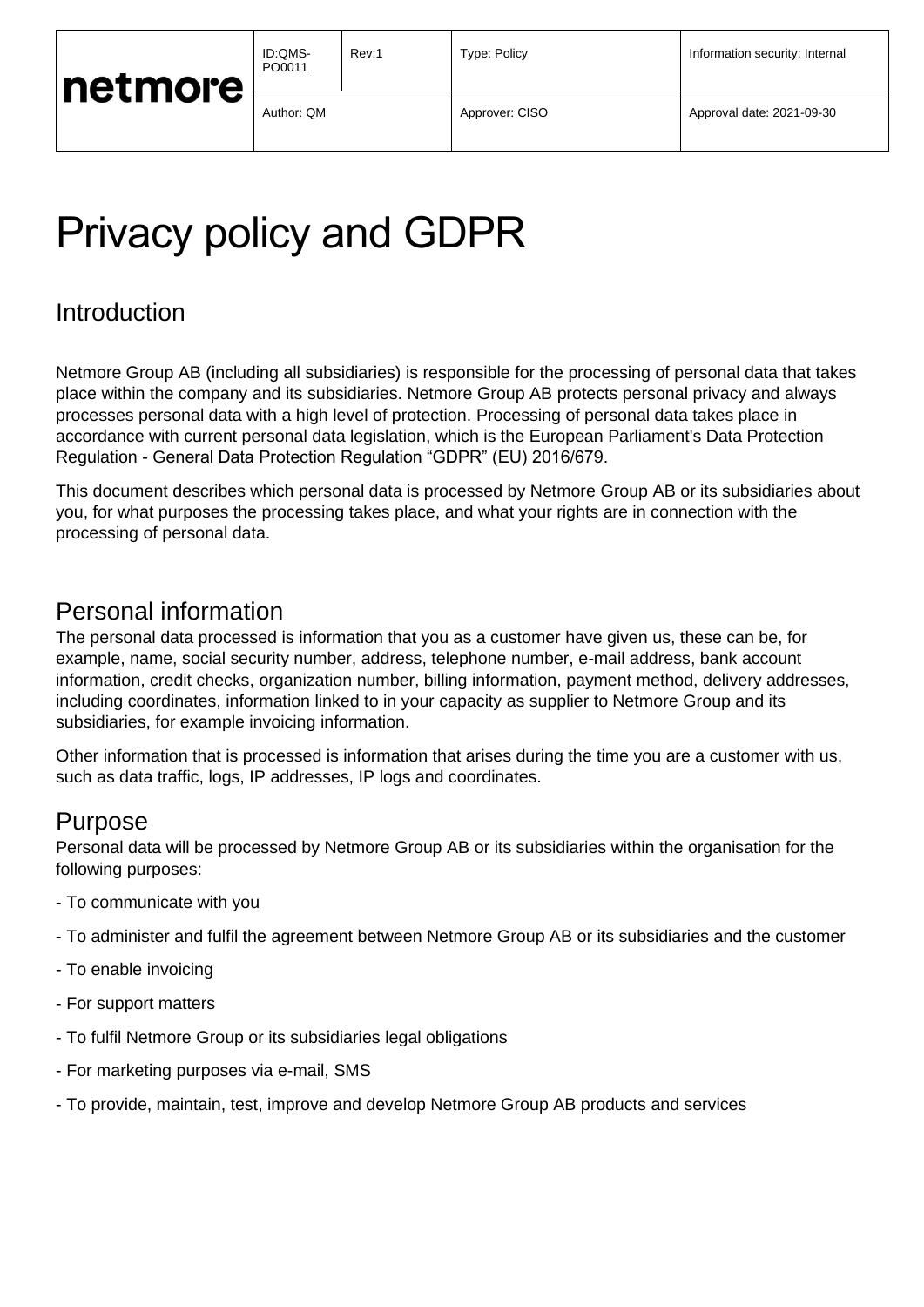|         | ID             | Rev | Information          | <b>Title</b>            |
|---------|----------------|-----|----------------------|-------------------------|
| netmore | QMS-<br>PO0011 |     | security<br>Internal | Privacy policy and GDPR |
|         |                |     |                      |                         |

#### Legal reason

Your personal data is processed with the legal basis of fulfilling agreement as the processing is necessary to fulfil rights and obligations towards you.

# Disclosure of personal data

Netmore Group AB may share your personal information with its subsidiaries within the framework of the purposes stated above. Netmore Group AB and its subsidiaries also hires external suppliers to perform tasks on behalf of Netmore Group AB and its subsidiaries, for example to provide IT services or carry out installations. We may also share your personal information with authorities where we are obliged to do so in accordance with law Act (2003: 389) on electronic communication according to Swedish law. However, we will never store or transfer your data outside of the EU.

### Security for the protection of personal data

Netmore Group AB and its subsidiaries protects the privacy of personal data, therefore takes appropriate technical and organizational security measures to protect your personal data from unauthorized access, alteration, or dissemination. These measures may involve encryption or other technical solutions.

## Storage period

Personal data is stored as long as it is necessary and as long as there is a legal basis for being able to implement Netmore Group AB and/or its subsidiaries rights and obligations towards you.

Data generated or processed in telephony service and message handling via mobile network connection point are stored for six (6) months and location data must, however, be stored for only two (2) months, ch. 16 d § LEK (2003: 389) according to Swedish law.

Data generated or processed during Internet access is stored for ten (10) months. The information is stored for only six (6) months if the information identifies the equipment where the communication is finally separated from the person liable for storage to the individual subscriber, ch. 16 d § LEK (2003: 389) according to Swedish law.

The storage time is calculated from the day the communication ended.

### Rights and complaints

You have the following rights:

- Right of access (register extract) - the right to receive confirmation of and information about your personal data processing

- Right to rectification - the right to have incorrect information corrected

- Right to delete - a right to have the data deleted. However, this right is limited to information that by law may only be processed with your consent if you withdraw consent if you object to the processing.

- Right to limited processing - a right to demand that the processing of personal data be restricted, for example if you oppose the accuracy of data. While the accuracy is being examined, Netmore Group AB's and its subsidiaries access to the information is limited.

- Right to data portability - a right to demand that personal data be transferred from one data controller to another. This right is limited to information that you have provided to us.

# Data protection in United Kingdom

For subsidiaries registered and operating in UK The Data Protection Act 2018 - UK General Data Protection Regulation (UK GDPR) applies.